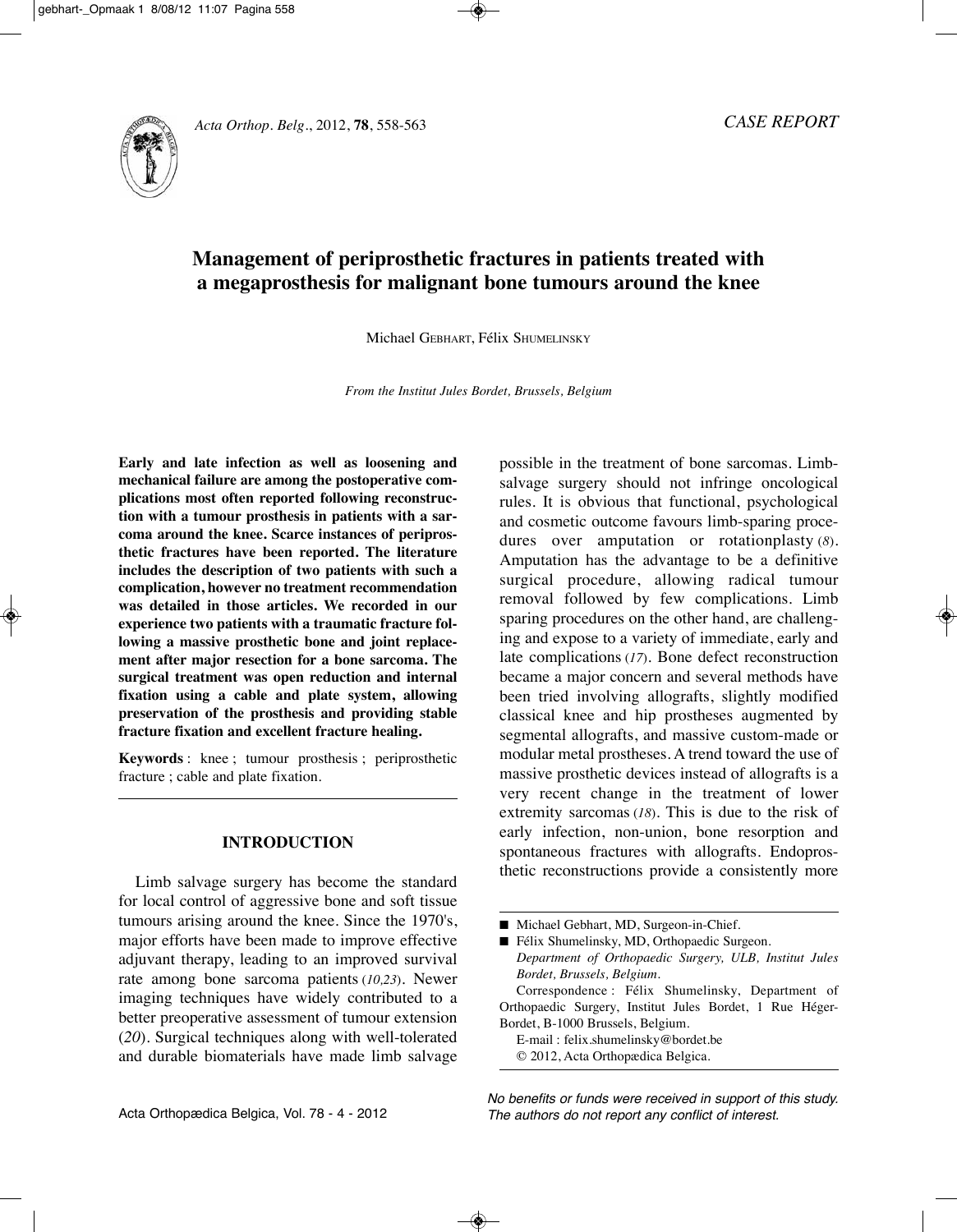predictable outcome compared with allograft reconstruction. Even in patients with poor prognosis, they may have a role in optimizing quality of life, providing pain relief, and maintaining an intact body image (*24*).

Prosthetic loosening is a long lasting process with the formation of a fibrotic rim at the interface between bone and cement or prosthetic stem with substantial thinning of the cortical bone and subsequent bone resorption. Stress shielding and lesser use of the extremity will lead to general bone loss, resulting in a higher fracture risk, even with a minor trauma.

Patients who underwent bone resection for tumours, have most often had major soft tissue resection as well, resulting in relative weakness of the gait muscles, leading to more frequent falls (*2,11*).

A thorough search in the literature gives only scarce information about periprosthetic traumatic fractures and recommendations for their treatment in patients with large segmental bone and joint resection for bone tumours of the lower extremity. We found only three well documented cases among larger series reporting the outcome of massive endoprostheses used for the reconstruction of bone defects due to tumour resection (*1,12,21*). Referring to periprosthetic hip fractures, the Vancouver classification is used to establish the type of fracture as well as treatment options, whether fracture occurred proximally or more distally to the prosthesis or on a well anchored or loosened prosthesis (*5*). Rorabeck and Taylor proposed a very similar classification for fractures occurring in the distal femur after placement of a knee prosthesis (*19*).

No such classification was proposed until now for periprosthetic fractures around massive segmental joint prostheses for tumours around the knee. A similar classification could be imagined, based on fracture location and status of bone and prosthetic stem interface. Referring to conventional periprosthetic fractures, cast immobilization is a treatment option which can be considered in some selected situations. Most often however, surgical options must be considered because of significant displacement of the bone fragments. Fixation with conventional plates is almost impossible because of the

presence of the stem or cement in the medullary canal.

Different plates have been developed to fix fractures by extramedullary fixation (Dall-Miles plate, Mennen plate, a plate with lateral monocortical screws proposed by AO, different custom-made plates with lateral screw fixations). Cable plates have been developed recently. They have the advantage of treating fractures by cerclage when it is not possible to insert a screw (*13*).

### **CASE SERIES**

Since 1986, 56 massive prostheses were implanted at our institution for reconstruction of major bone defects around the knee. Nine prostheses had to be revised for infection (three patients), mechanical failure (four patients) of the polyethylene component of the Delepine titanium custom-made prosthesis (*3*) and prosthetic dislocation (one patient) at the hinge of the OSS prosthesis (OSS®, Biomet Manufacturing Corp., Warsaw, IN, USA). Two patients were found to have traumatic periprosthetic fractures.

### **Case 1**

The first patient is a female, born in 1993. Her medical history was uneventful until August 2005, when she started complaining of left knee pain. After a thorough work-up, the diagnosis of osteosarcoma of the left proximal tibia was confirmed by biopsy (Fig. 1). A PET-CT also showed intense uptake of a small area in the distal femur with a high suspicion of a skip metastasis in the femoral condyle. After preoperative chemotherapy with a good clinical response, large en bloc resection of the distal femur and the proximal tibia was performed with negative clinical and histological margins. Bone defect reconstruction was performed with a custom-made Phenix Growing Megaprosthesis (Phenix Medical, Paris, France) of both tibia and femur in January 2006. At the same time, reconstruction of the extensor mechanism was done by a gastrocnemius flap with a good clinical outcome. The lengthening mechanism of this prosthesis was activated by an external magnet and a 6 cm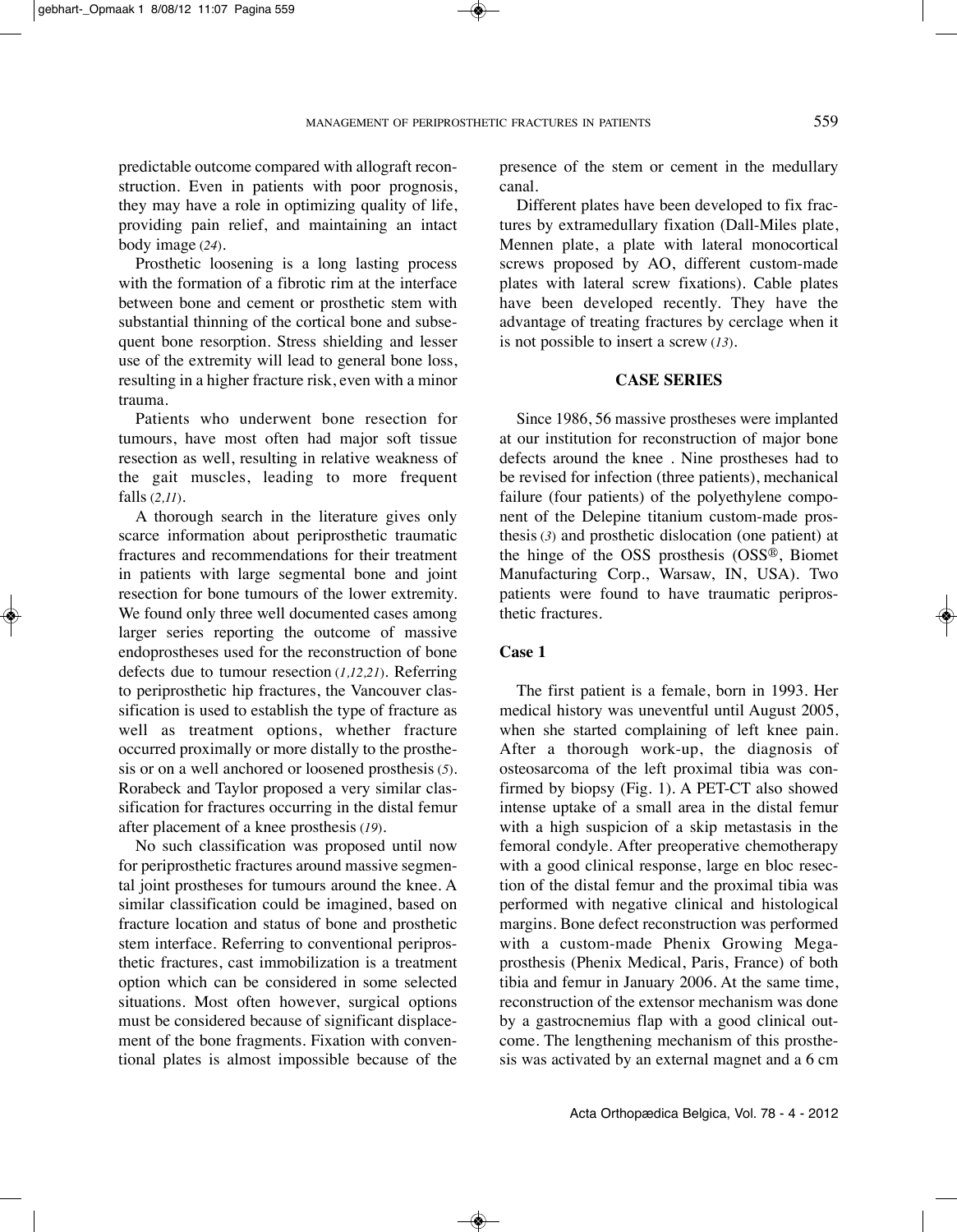

*Fig. 1.* — Case 1. Preoperative radiograph showing osteosarcoma of the left proximal tibia and prosthesis template.

lengthening was ultimately obtained (Fig. discontinued Lengthening was discontinued once equal limb length was reached. In August 2009 after mechanical failure of the Phenix prosthesis occurred, it had to be revised with an OSS femorotibial prosthesis, with excellent clinical outcome (Fig. 3). In March 2010, the patient accidentally slipped on an icy road resulting in a proximal femur fracture (Fig. 4). According to the modified Vancouver or Rorabeck classification, this fracture could be classified as C1. The patient was treated by open reduction and internal fixation using a cable-plate device (Fig. 5). No weight bearing was allowed for 6 weeks. Rehabilitation of knee and hip was then conducted for three months. The fracture healed without any postoperative or late complication. The patient is currently 18 years old and has an almost normal gait and a 15 mm limb length discrepancy compensated for by a shoe lift. She has no pain, has recovered normal social activity and is a nursing student.





*Fig. 2.* — Case 1. Phenix growing prosthesis showing a limb lengthening of 6 cm. Resection of the proximal tibia caused weakening of the knee extensor mechanism treated by soft tissue reconstruction using a gastrocnemius flap to reattach the patellar tendon.

### **Case 2**

The second patient is a male born in 1956. He was diagnosed with a distal femur osteosarcoma in 1977, when he was 21 years old. He was treated with a cemented carbon fiber megaprosthesis which provided a good clinical function during 19 years. No tumour recurrence occurred. In 1996 after breakage of the femoral prosthetic stem, the prosthesis was revised to a Delepine custom-made titanium megaprosthesis. No major postoperative complication occurred except difficult rehabilitation leading to a slight permanent limping, the use of one crutch, and a reduced range of motion of the prosthetic knee (from 0° to 110°). The patient was however walking without pain. In April 2009 an accidental fall caused a proximal tibia fracture (Fig. 6). Using the modified Vancouver or Rorabeck classification, this fracture could be clas-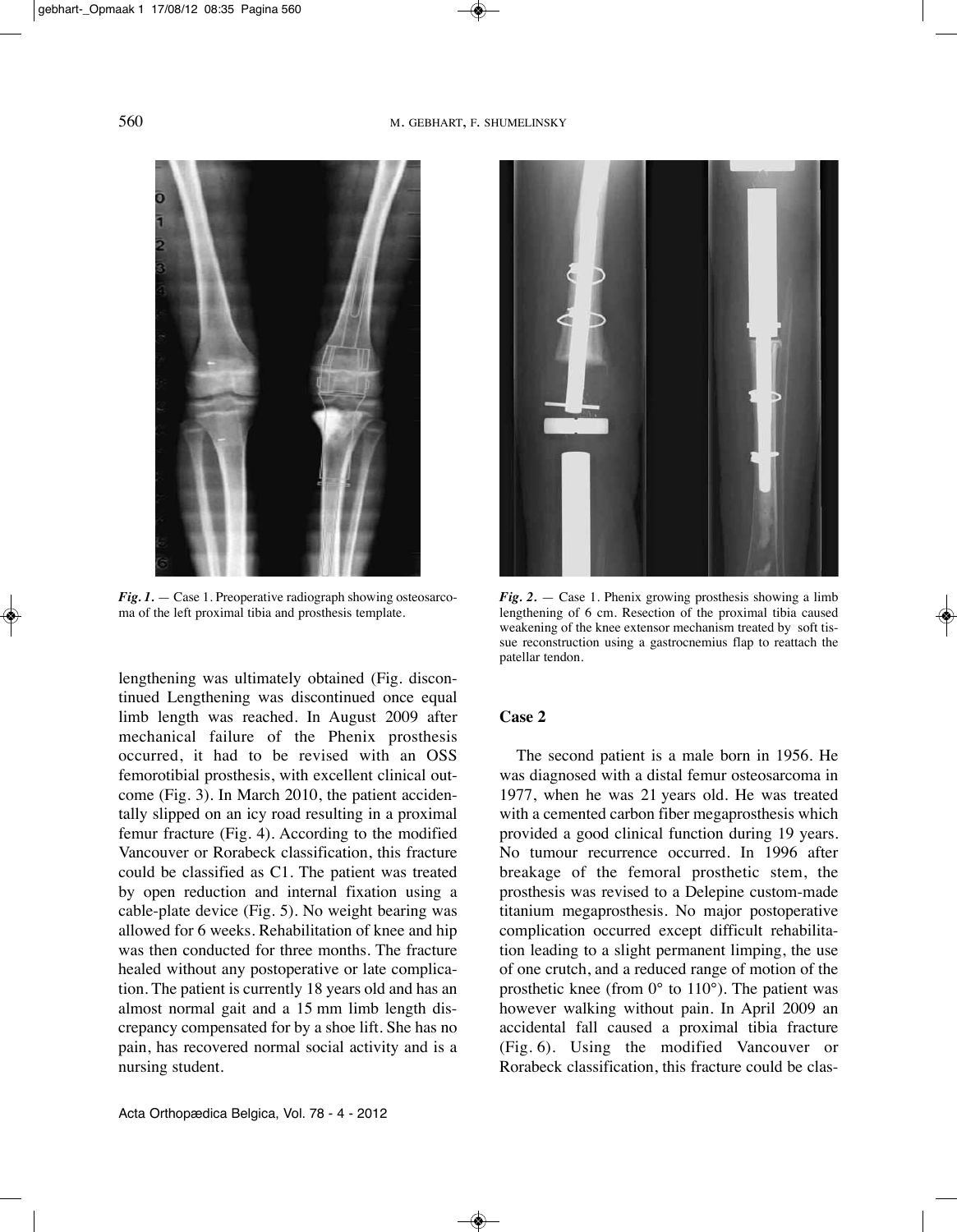

*Fig. 3.* — Case 1. Conversion of the Phenix prosthesis into an Biomet® OSS megaprosthesis. Cerclage is consecutive to extraction of the femoral prosthesis using the sarcophagus technique.



*Fig. 4.* — Case 1. Periprosthetic fracture after an accidental fall.



*Fig. 5.* — Case 1. Open reduction and internal fixation with a cable-plate.

sified as B1. The patient was treated with open reduction and internal fixation using a cable-plate device (Fig. 7). No weight bearing was allowed for 6 weeks and currently this 55 y.o. patient has an excellent clinical outcome with radiographic consolidation and a gait function that is identical to the preoperative situation.

#### **DISCUSSION**

Multidisciplinary management of patients affected by malignant bone tumours has markedly improved survival rates, especially since the availability of more effective chemotherapies, new imaging techniques and limb sparing surgical techniques (*10,23*). Bone defect reconstruction after bone tumour resection around the knee is a major challenge for orthopaedic surgeons and engineers developing prosthetic devices. Given the complexity of this surgical procedure, it is one of the most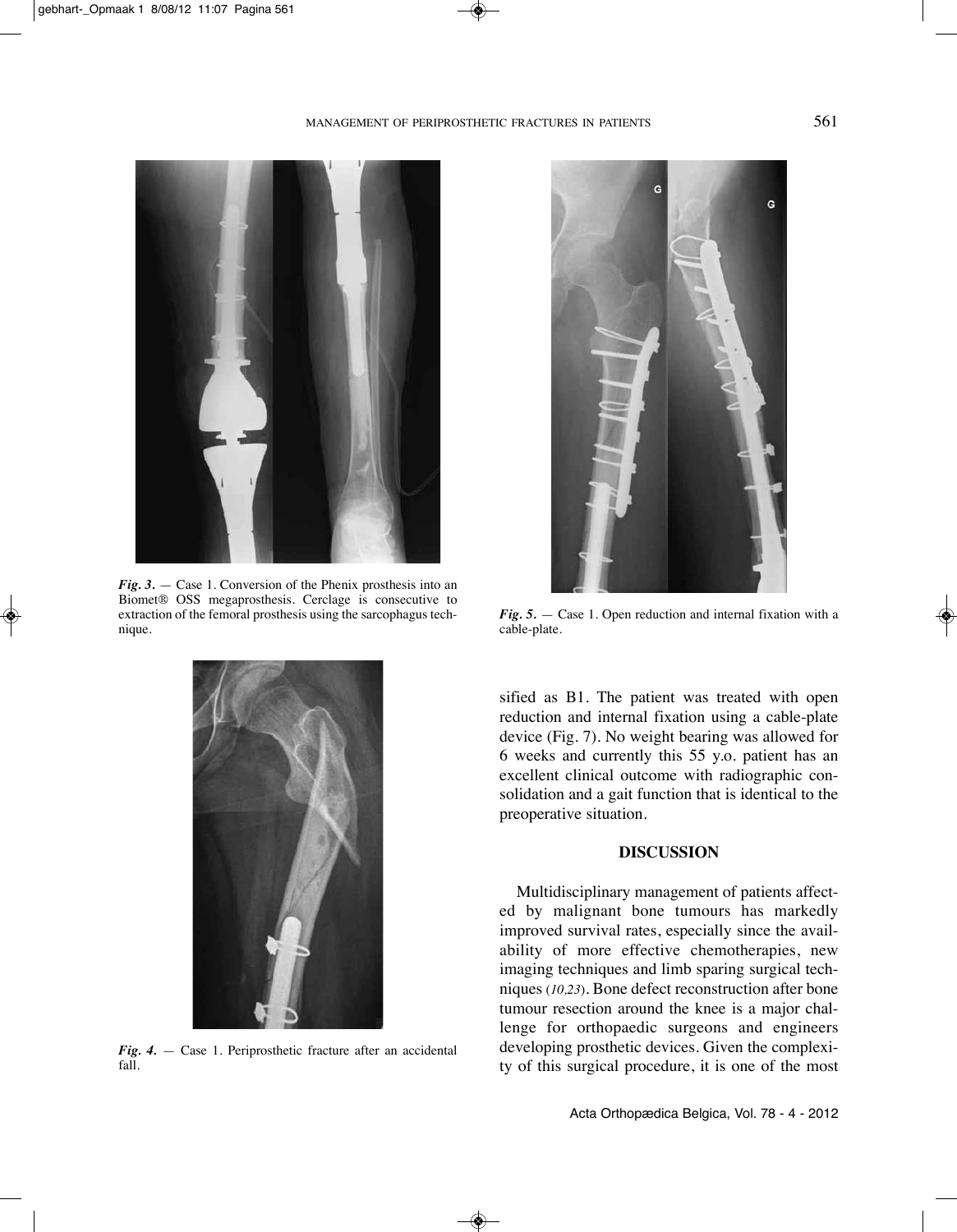

*Fig. 6.* — Case 2. Proximal tibia fracture after an accidental fall.

important responsibilities of the treating team to reduce associated morbidity and subsequent complications. Most of the complications are due to infection, prosthetic loosening and mechanical failure (*12,21,23*). Periprosthetic fractures are a welldocumented late complication in the conventional knee replacements (*14,19*). Much less is known about periprosthetic fractures occurring around a megaprosthesis. Among the numerous causes for periprosthetic fractures are poor bone quality, bone devascularization due to reaming and cement heating, stress shielding and of course traumatic events (*7*). In certain tumours, chemotherapy and/or radiation therapy may also be responsible for bone weakening. Patients with massive endoprostheses for bone tumours of the distal femur or the proximal tibia also have large soft tissue resections, resulting in general weakness of the lower extremity. In the particular case of proximal tibia resection, the patellar tendon has to be detached from the tibial tuberosity and reconstruction of the extensor mech-



*Fig. 7.* — Case 2. Open reduction and internal fixation using a cable-plate.

anism is achieved using a gastrocnemius flap (*6,9*), resulting in an extension weakness that also may be a cause for more frequent falls. Treatment options for periprosthetic fractures around megaprostheses are an even more challenging situation than tumour resection and reconstruction itself. It is very difficult to perform osteosynthesis using conventional methods because of the presence of a stem. Stabilizing the fracture with a longer stem is a standard option that requires full revision of the implant (15). Unicortical screws were used to obtain fracture stability, but loosening of the plate easily followed this type of fixation (*15*). More recently a large variety of plates were designed to avoid the use of screws. The Dall-Miles plate with cables has however been considered insufficient when used alone for periprosthetic fractures (22). The Mennen plate with clips derived from the Judet struts does not offer sufficient stability either to achieve fracture consolidation (*16*). More recently the AO group proposed a plate using monocortical screws with a